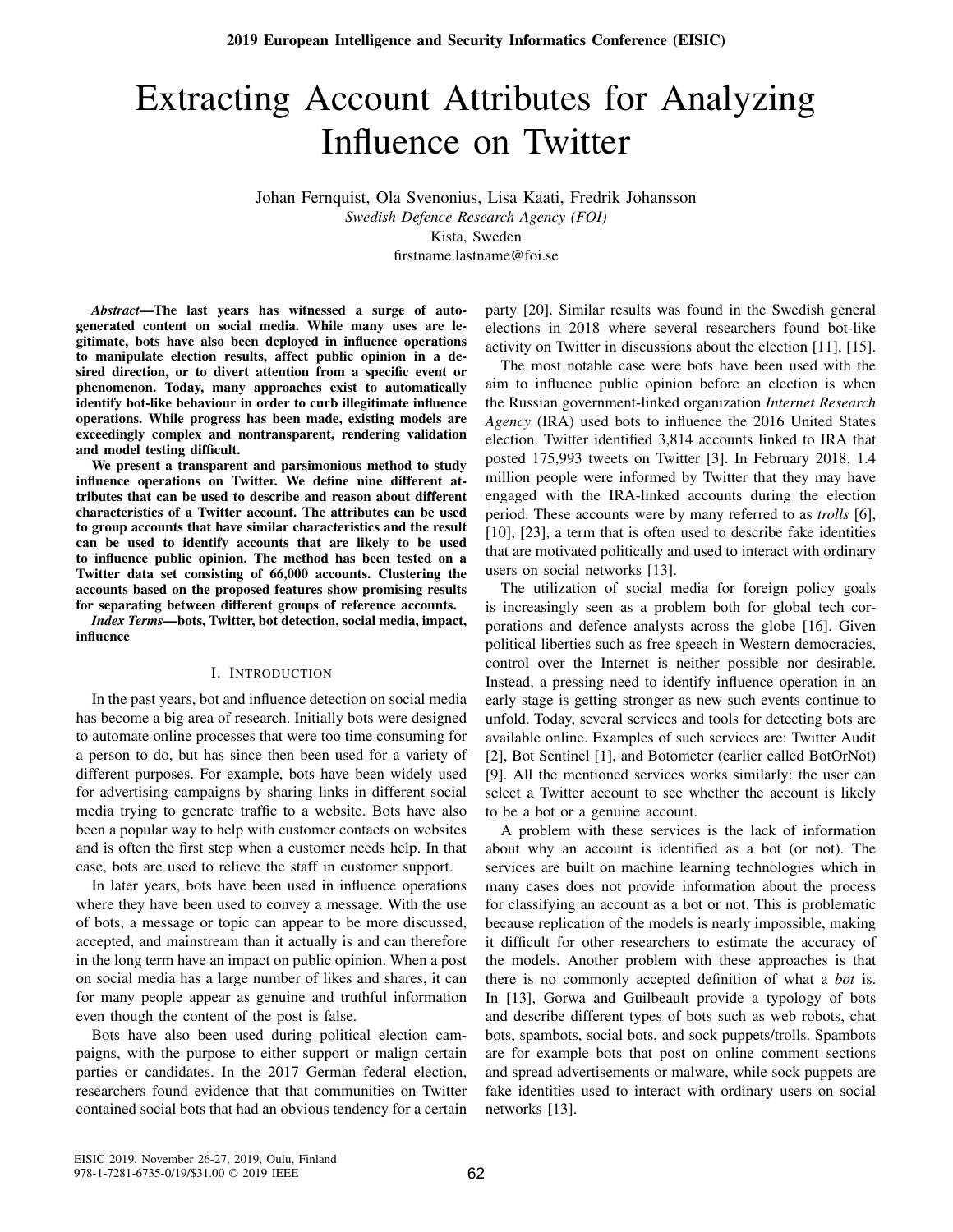In the bot detecting services mentioned above, the result of a bot classification does not provide the user with information about what features or attributes that is making an account being classified as bot or not. In Botometer [9], the user can get an understanding of what type of features (content, sentiment, friend, network etc.) that were triggered to classify the account, but not the actual features which triggered the model which makes it unmotivated to claim that a certain account is an actual bot.

The lack of transparency is problematic for several reasons. One problem is that it does not allow us to estimate the number of false positives and/or negatives other than on artificial training data. A higher transparency would allow the research community to fine-tune the bot recognition and validate the results on new data sets. The limitations of existing models is highlighted in a blogpost by Michael Kreil, who criticises several studies for being flawed while writing about social bots in the US and Brexit elections [17]. Kreil states that the bot definitions are misguided and that we have to advance our understanding of bots to the point where we can distinguish between bots (as in software bots) and social bots. The aim of this paper is to take a first step in an attempt to accomplish this.

In this paper, a new approach to analyze influence operations on Twitter is presented. Instead of classifying an account as a bot or not we study a number of different attributes that Twitter accounts have, and show that we can group accounts with similar attributes. This makes it possible to reason around different types of accounts and group accounts with similar values on the attributes.

The attributes are related to influence, degree of automation and diversity in produced messages. Specific combinations of the attribute values will make accounts more or less interesting to study when trying to detect influence operations. The attributes are explainable and not complex feature vectors customized for machine learning algorithms. Using this approach it seems to be possible to develop a method where an account (instead of just being classified as bot or not) now can be classified as likely to be a spambot, a sockpuppet, an automatic feed or a genuine user. The results can be used to study and detect potential influence operations.

# II. INFLUENTIAL BEHAVIOUR ON SOCIAL MEDIA

As discussed above, there are no commonly accepted classification framework for automatically generated user content. Before any behavioural classification can be done, it is therefore important to define online influence, what type of behaviour could be expected from influential actors, and what basic characteristics can be used to describe this behaviour.

'Influence' is a term that broadly refers to a change in attitude or behaviour that would otherwise not have taken place, i.e. synonymous to the *third face of power*, as discussed by Lukes [18]. Influence is thus a variant of power, but excludes the idea of force. It therefore must rely on suggestion, manipulation of information, persuasion, and compliance of the subject [7], [14]. 'Influence operations', in turn, are "activities conducted ... to influence the perceptions, behaviour and decisions of target groups" to the benefit of some group or actor [21, p. 14]. Most relevant to our interests here are influence operation orchestrated by foreign powers to influence e.g. elections.

Attempting to construct a model of online influence, including but not limited to bots, is a challenging task because the actors behind such activities do not wish to be recognized. Stealth is part of the manipulation taking place and therefore creating yet another typology of bots makes little sense. Instead we reverse the concept and look closer on the target groups of influence operations. The aim with an influence operation is, as stated above, to make a group of people (in this case Twitter users) behave differently than they otherwise would have. In order to understand how such influence works we briefly turn to the psychology of online influence. Previous research by Ahn [4], Cialdini [7], Cialdini and Goldstein [8], Moreno [19], and Winter [27] focused on how users on social media typically receive information, how they can be deceived or persuaded, and what kind of manipulation typically would not work. The results from these works is that the classical principles of influence, as formulated in  $[7]$ , are only partly at work in online environments. Thereby the anonymity aspect of social media is crucial: an anonymous communicating agent will be received differently than a known one [4]. Secondly, a significant social dimension of social media relies on peerto-peer validation, and such validation may also be a strong source of influence [14], [19]. Third, users are typically most influenced either from views that adhere to their own or expert views [27]. Especially in Winter's study, reasonable argument play an important role, as long as they validate ingroup views (for politically uninformed users) and as long as they do not contradict one's previous knowledge (for wellinformed users) [27]. Taking these points into consideration, a model that seeks to map influence operations would have to consider *anonymity*, *social validation*, *how messages spread* across existing networks and how users *interact*. Below we describe a set of attributes that seeks to accommodate these various aspects of online influence.

#### III. ATTRIBUTES

To describe and reason about different characteristics of a Twitter account we have chosen to study a number of different attributes. The attributes that we study are:

- Anonymity
- Popularity
- Confirmation
- Spread
- Interaction with others
- Posting intensity
- Posting automation
- Network focus
- Topic variation

<sup>1</sup>Reciprocation, consistency, social proof, liking, authority, and scarcity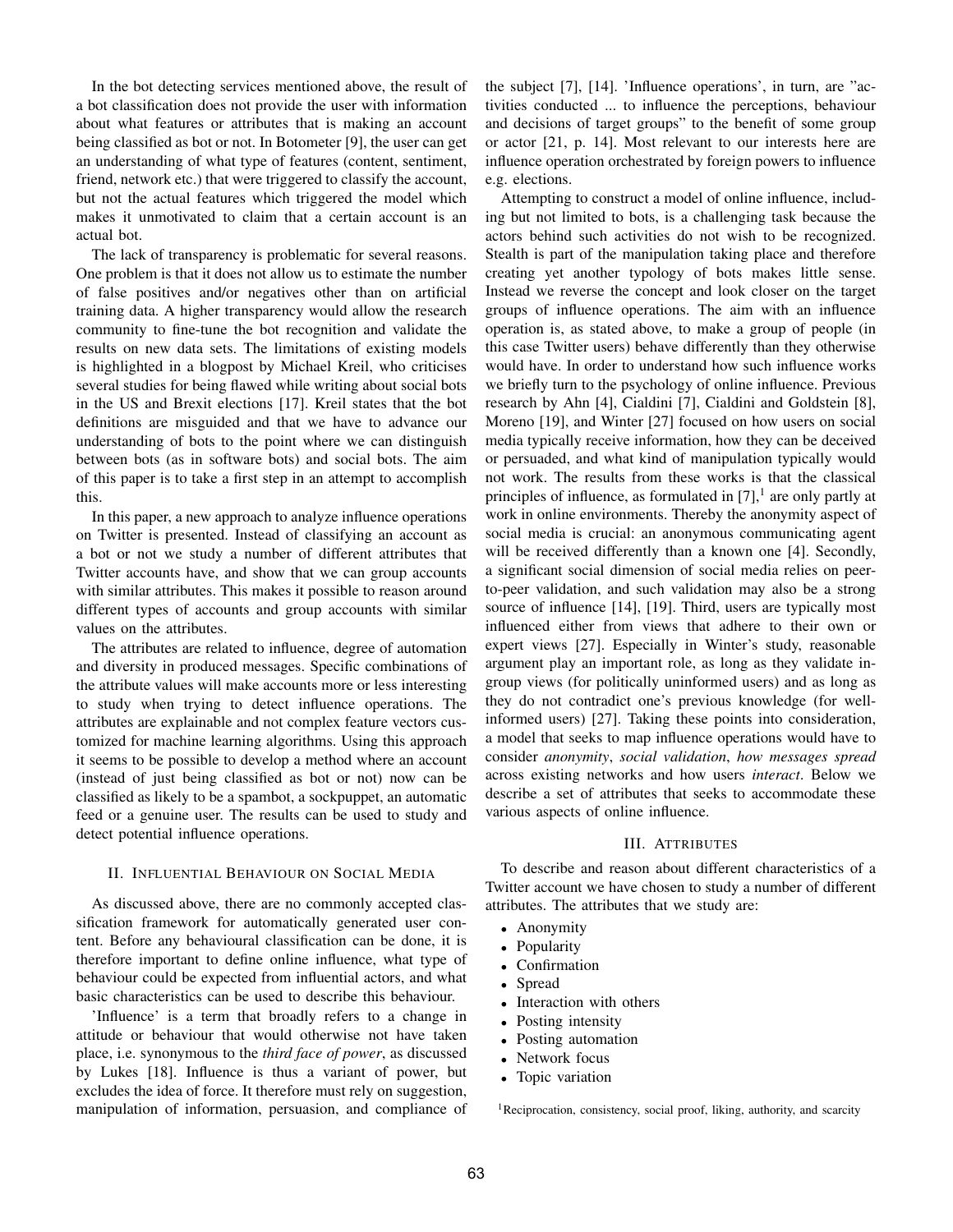Next to anonymity and interaction with others, which are self-evident, popularity, confirmation, and spread refer to social validation activities. Network focus and topic variation represents the way that messages spread. In order to detect automated behaviour, we included two attributes with that aim: posting intensity and posting automation. Together they allow us – in theory – to isolate the behaviour that we would expect from influential accounts. Each attribute is described in detail below.

# *A. Anonymity*

The attribute 'anonymity' measures how anonymous the owner of an account is. The measurement of this attribute is based on the degree in which a user or an organization behind an account can be positively identified. If an account is verified by Twitter (meaning that Twitter lets people know that an account of public interest is authentic [25]), the owner of the account is not considered to be anonymous at all. In this case the identity of the user behind the account has been verified by Twitter. If the account has a URL *and* a location in the profile we consider the account more anonymous than a verified account but still less anonymous than if the account only includes a URL *or* a location. If an account does not contain a URL *or* a location, or is unverified, the level of anonymity is as high as it can get.

The level of anonymity  $(A)$  is defined as:

 $A =$  $\sqrt{ }$  $\int$  $\overline{\mathcal{L}}$ 0 if user is verified 1 if user has URL and location 2 if user has URL or location 3 else

Other measurements for anonymity would have been possible, such as custom adaptions of the account page or the existence of an account photo. However, the existence of neither a profile picture, nor custom backgrounds are considered to affect the level of anonymity. This is because a large amount of non default profile pictures does not show an actual human being but rather cartoons, memes and such. For those accounts that want to appear as genuine, it is not hard to use a random (or synthetically generated) picture of a person and claim to be that person.

# *B. Popularity*

The attribute 'popularity'  $(P)$  measures how popular an account is. Popularity is often measured by the number of followers [5], [24], and we have decided to use the same measure in our popularity attribute.

# $P = number of follows$

# *C. Confirmation*

'Confirmation' is a measurement of how other Twitter users accept and agree with an account. It highlights one of the core functions of social media, i.e. sentiment attribution to usergenerated content by other users [26]. One way to display agreement on Twitter is to like a post; another is to post a

positive comment. Twitter does not provide a list of comments related to specific posts, which makes it difficult to measure the amount of positive comments. Therefore, we use the average number of likes to measure confirmation. Some accounts are very popular and always receive a lot of likes from loyal followers. Other accounts are not so popular but in some cases manage to publish a tweet that goes viral and receives many likes. To take both cases into consideration the confirmation attribute  $C$  is computed as follows:

$$
C = #
$$
 likes for most liked tweet +  $\frac{\# \text{ total received likes}}{\# \text{ total published tweets}}$ 

# *D. Spread*

The attribute 'spread' is a measurement of how often the tweets from an account are retweeted (republished) and how widely they are spread on Twitter. A tweet that has been originally published by account A and then retweeted by account B appears as a published post in the feed of account B, with information that the tweet is a retweet of user A. All further retweets (and other interactions such as likes and comments) for the retweet in account B's feed are still counted for on the original post of account A. As in the case with confirmation, some very popular accounts might always receive a lot of retweets, and others might have some tweets that are retweeted a lot. The spread  $(S)$  attribute is therefore analogous to confirmation, as described above, and measured as follows:

# S = *# retweets for most retweeted tweet* + *# total received retweets # own tweets authored*

In the formula above, the user's retweets are excluded from the count of own tweets that have been authored by the user.

# *E. Interaction with others*

'Interaction with others' is a measure of how much an account interacts with other accounts. This is potentially an important measure when analyzing influence operations since accounts that want to spread a certain message would most likely try to interact with as many other accounts as possible. The attribute is a sum of four ratios: between own tweets and *retweets* of other users, own tweets and *replies* to others, own tweets and *mentions* of other users, and the share of own tweets containing *hashtags*. Retweets are included in the attribute since retweeting is a way of republishing another account's content and therefore interacting with other users. Replying is a straight forward way to interact with others since it is done by a comment to someone else's tweet. Mentioning someone else's account name is, similarly to a reply, a direct form of interaction. In this case a notification will be sent that they have been mentioned in a tweet. Finally, using hashtags is a way of marking your tweet as a certain topic that makes it searchable for others. Interaction with others  $(I)$  is thus computed as follows: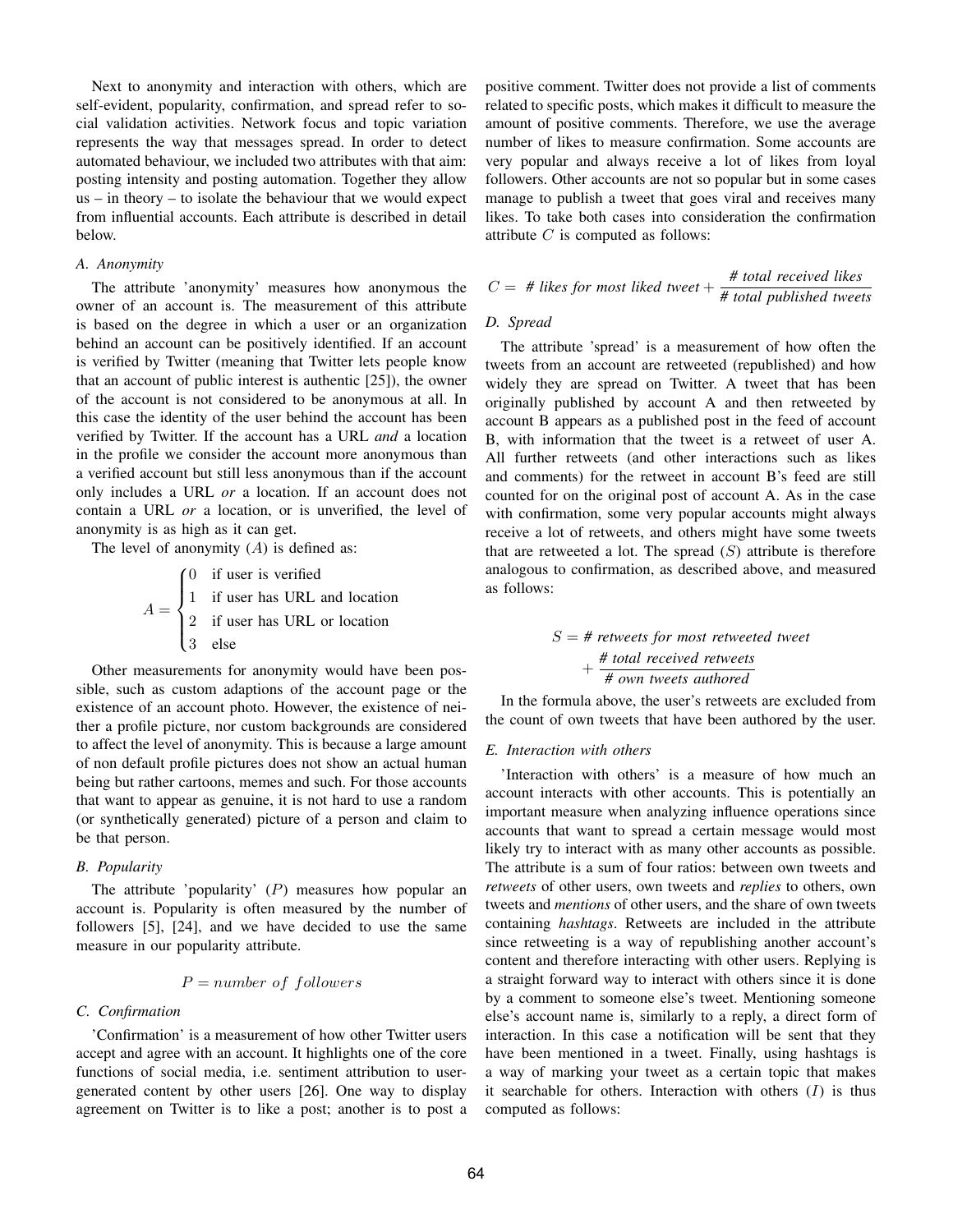$$
I = \frac{\# \text{ networks made}}{\# \text{ tweets analyzed}}
$$
  
+ 
$$
\frac{\# \text{ own tweets with account mentions}}{\# \text{ own tweets which are replies}}
$$
  
+ 
$$
\frac{\# \text{ own tweets which are replies}}{\# \text{ own tweets with hashing}}
$$
  
+ 
$$
\frac{\# \text{ own tweets with habitats}}{\# \text{ own tweets}}
$$

#### *F. Posting intensity*

'Posting intensity'  $(PI)$  is a measurement of how many tweets on an average that an account publishes daily:

$$
PI = \frac{\# \ total \ published \ tweets}{\# \ days \ since \ created}
$$

# *G. Posting automation*

The attribute 'posting automation'  $(PA)$  reflects how automated the posting behaviour of an accounts is. Certain account types such as news channels are more active during certain minutes of an hour or even in certain seconds of a minute. That kind of activity pattern could indicate that an account is operated by a software since it is not reasonable to believe that a real person would tweet on the same minute every hour. Some accounts have a strict posting scheme and posts on the same minutes while other accounts posts on the same second. To get a measurement of posting automation, we use two vectors with 60 elements each - one for every minute and one for every second. Each vector contains the number of posts that are posted on a specific minute and second. The value of posting automation is the maximum variance of these two vectors.

$$
PA = \max(\text{Var}(positing minutes), \text{Var}(positing seconds))
$$

# *H. Network focus*

The 'network focus' attribute is a measurement of an account's retweeting behaviour. For influence operations, it is possible that several accounts can be used to favor a single account by only retweeting messages from the same account over and over again. In that case, the retweeting accounts end up with a very low network focus score, using our measurement. Retweet bots (that can be payed to retweet a tweet) are usually retweeting several different accounts and would instead end up with a higher score. We calculate the network focus attribute  $(NF)$  as:

$$
NF = \begin{cases} 0 & \text{if H returns mode ≤ x \\ \frac{\# unique \text{ retweeted users}}{\# \text{ retweets made}} & \text{else} \end{cases}
$$

*x* is a constant set so that a small number of retweets made does not make the account appear to have a high network focus due to small number of retweets made.

# *I. Topic variation*

The attribute 'topic variation' is a measurement of how much an account focuses on a specific topic, or whether it is moving between different subject areas. This measurement is likely higher for accounts such as retweet bots that are payed to retweet different users every time, since they will not retweet messages that focus on a single topic. To measure topic variation we use the number of different hashtags used by a specific account, while controlling for how often the account uses hashtags in general. Using several different hashtags indicates a higher variation in topics. Topic variation  $(TV)$ is calculated as:

$$
TV = \frac{\text{# unique hashtags used}}{\text{# hashtags ever used}} \cdot \frac{\text{# tweets with hashtags}}{\text{# tweets analyzed}}
$$

The attribute is designed to produce a lower value for accounts with a low ratio of tweets containing hashtags. This prevents accounts with only a few tweets containing hashtags to get a high topic variation value.

In sum, these nine account attributes were constructed to allow us to transparently distinguish between different types of accounts. Given the aim to identify influence operations in real time, our interest naturally focus on rather anonymous accounts with a high posting frequency. Given our knowledge of earlier influence operations on social media, it is likely that accounts with high scores on posting automation in combination with a strong network focus will be of interest to us. However, the advantage of our approach is that it does not necessarily discriminate between human (trolls, sockpuppets) and automated accounts (spambots, social bots). The interesting factor is the accounts' behavior, and when we apply the attributes to a Twitter data set, the hypothesis is that certain types of accounts will stand out in the analysis.

# IV. IMPLEMENTING THE ATTRIBUTES ON TWITTER DATA

To get an understanding on how the different attributes can be used to study groups of accounts on Twitter we have tested the attributes using data from Twitter. A random sample of all tweets for a few days in February 2019 were downloaded using the free Twitter Streaming API. From the sample, a set of active accounts were selected and downloaded. A sample of the the most popular Twitter users from [12] was also included. In total, a set of 90,000 Twitter accounts were downloaded and used to test the attributes described above.

When the attributes are calculated we only consider the last 250 tweets of each account. If an account has published less than 250 tweets, the calculations are based on all of the account's tweets.

# *A. Anonymity on Twitter*

Anonymity can be expressed with values from 0 to 3. In Figure 1, we can see how the values of anonymity is distributed in our sample accounts. It is clear that a majority of the accounts are not verified, hence most of the accounts have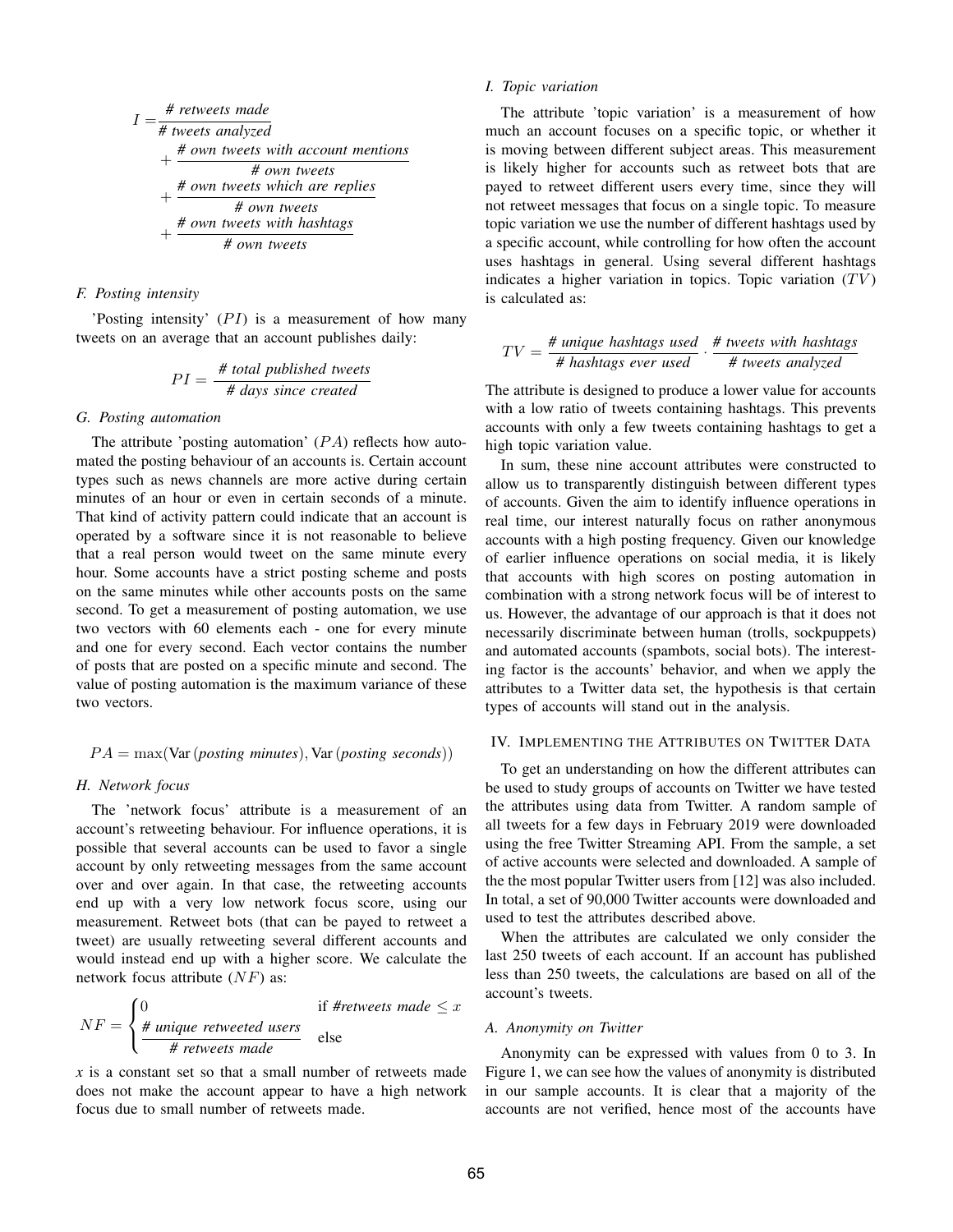an attribute value ranging from 1 to  $3<sup>2</sup>$ . The majority of the accounts are scoring 2 in anonymity, meaning that in our sample it is most common to have a URL or a location in the profile.



Fig. 1. Histogram of the anonymity distribution for our sample accounts

#### *B. Popularity on Twitter*

The attribute 'popularity' can range from 0 to the maximal amount of followers that an account have on Twitter. The popularity attribute for our sample is shown in Figure 2. Around 40 accounts that had more than 3 million followers were left out to get a better view of the popularity distribution. It is clear that the majority of the accounts has a limited amount of followers and a low degree of popularity. Relatively few accounts in our sample have more than one million followers.



Fig. 2. Histogram of the popularity attribute distribution for our sample accounts

#### *C. Confirmation on Twitter*

'Confirmation' measures how much other Twitter users agree with an account. In our calculations we use the number of likes for most liked tweet and mean received likes for the 250 latest tweets. The result is shown in Figure 3. As can be seen in the figure, the shape of the distribution is the same as for popularity. Almost 50 accounts with a confirmation value higher than 50,000 is left out from the figure.



Fig. 3. Histogram of the confirmation attribute distribution for the sample accounts

# *D. Spread on Twitter*

The attribute 'spread' measures the amount of retweets. We use the 250 latest tweets to calculate the number of retweets for most retweeted tweet and the mean amount of retweets. The distribution is shown in Figure 4. The 50 accounts with highest spread are not included in the figure.



Fig. 4. Histogram of the spread attribute distribution for our sample accounts

#### *E. Interaction with others on Twitter*

The interaction attribute measures of how much an accounts is interacting with other accounts. In Figure 5, the distribution for the interaction attribute in our sample is shown. The most common values for interaction are 0 or 1. An interaction value of 0 means that the account never retweets nor replies, uses hashtags or mentions. An interaction value of 1 means that that the account is either always retweeting or always using hashtags, mentions or replying, or a combination of the latter three. An interaction value larger than 1 means that the account

<sup>&</sup>lt;sup>2</sup>Twitter has currently halted its verification process. See: https://help.twitter.com/en/managing-your-account/about-twitter-verifiedaccounts (accessed April 15, 2019)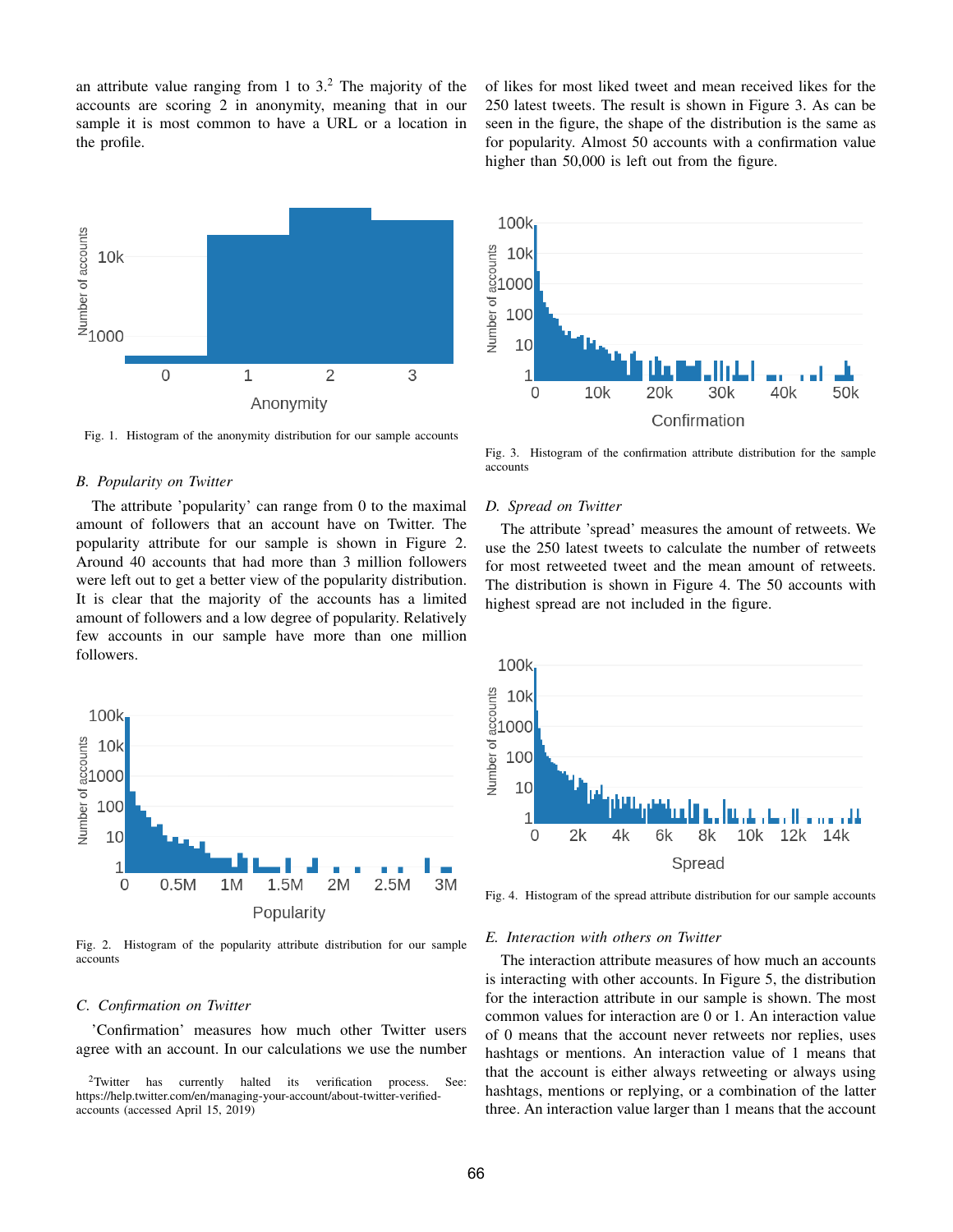is doing a combination of at least two of retweeting, using hashtags, mentioning or replying.



Fig. 5. Histogram of the interaction attribute distribution for our sample accounts

# *F. Posting intensity on Twitter*

The amount of tweets that are published by an account per day provides the posting intensity. Figure 6 shows how many tweets per day the accounts in our sample have posted. The 30 accounts that posted most tweets per day are left out from the figure. Note that here we are using the total number of published tweets, not only the 250 latest tweets.



Fig. 6. Histogram of the posting intensity attribute distribution for our sample accounts

#### *G. Posting automation*

'Posting automation' reflects how automated the posting behaviour of an accounts is. In Figure 7, the value of posting automation is shown. The most common value for posting automation is 0 which means that there are no signals of automatic posting. In the figure, two peaks at 512 and 1024 can be noticed. These peaks show accounts that post at exactly the same minute or second every time, this indicates that the accounts might be subject to software automation.



Fig. 7. Histogram of the posting automation attribute distribution for our sample accounts



Fig. 8. Histogram of the network focus attribute distribution for our sample accounts

# *H. Network focus on Twitter*

The 'network focus' attribute measures an accounts interaction with other accounts. Figure 8 shows the distribution of the network focus attribute in our sample. The most common value for our population is 0 which means that the account has not been retweeting more than 5 (in our case, threshold *x* is set to 5) times for the latest 250 tweets. A value of 1 means that the account has retweeted at least 5 times and the retweets are from different accounts every time.

Since some accounts that have done just a few retweets and retweeted several different accounts will end up with a high network focus score even though they might not have been used as retweet bots, we decided to set a minimum of 5 retweets made to calculate the network focus or otherwise the value is just set to 0. Accounts with a value near 0 are those accounts which have retweeted the same account with a high frequency.

#### *I. Topic variation on Twitter*

'Topic variation' measures how much an account is discussing a specific topic. Figure 9 shows the distribution for the topic variation in our sample. The most common value is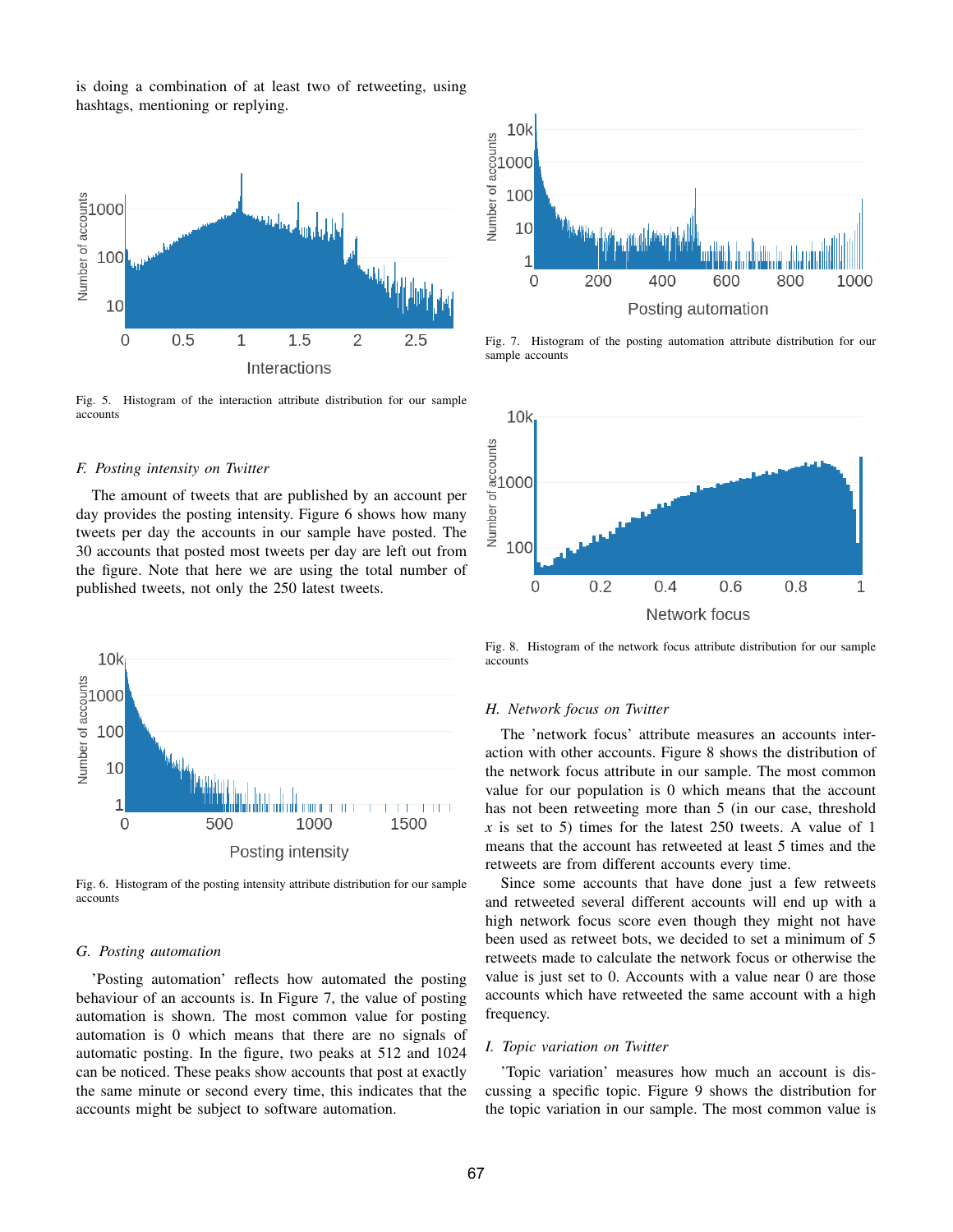



Fig. 9. Histogram of the topic variation attribute distribution for our sample accounts

#### V. VISUALIZING ACCOUNTS WITH SIMILAR ATTRIBUTES

Once the introduced attributes have been calculated for a dataset of interest, the idea is that the analyst can use these attributes to explore the dataset and to identify accounts with certain characteristics of interest. To exemplify one way in which such an analysis can be undertaken, we have visualized the downloaded Twitter accounts as well as a number of reference accounts.

# *A. Reference accounts*

To get an understanding of the values of the attributes in different groups of accounts we have included a set of reference accounts. The reference accounts are accounts that have certain known characteristics, a description of the different accounts types are provided below.

- Automatic feed: Services which are publishing their posts automatically. Examples of this kind of services might be news channels automatically publishing news stories when they are published on a website. Automatic feeds can also for example be authorities that either continuously or once in an hour publish posts about the latest events related to the authority.
- Comedians: A group of known Swedish comedians.
- Politicians: A group of known Swedish politicians.
- Pornbots: Accounts which have a highly sexual appearance in their profile trying to get visitors to a specific website often mentioned in the profile.
- Opinion-formers: Swedish people with a high participation in different kind of political discussions on Twitter.
- Journalists: A group of known Swedish journalists.
- Retweet bots: Accounts connected to paying services which have been used to retweet posts of different accounts.

# *B. Visualizing*

By projecting Twitter accounts based on the nine different attributes onto a 2D-space, it is possible to find groups of accounts that have similar characteristics. We have used *Tdistributed Stochastic Neighbor Embedding* (t-SNE) from the Python package Scikit learn [22] to visualize how the different reference accounts are positioned in relation to each other if we project the accounts onto a 2D-space.

In Figure 10 we can see how the different account types are positioned in the 2D-projection. Some of the accounts are more tightly positioned than others. The retweet bots and especially the automatic feed accounts have positioned themselves relatively isolated compared to the other reference accounts. The accounts with the automatic feeds are quite few but clearly separated from the other. For the comedians, the politicians, the pornbots and the opinion-formers, the situation is different. These accounts seem to behave in a similar way, which is somewhat expected. Politicians and comedians seek to maximize visibility and impact of their content and to raise awareness for specific issues. It is not uncommon for comedians to use political material in their work. The grey accounts in the figure are unclassified accounts, belonging to the 90,000 Twitter accounts that were used to test the different attributes. We believe that unidentified accounts that end up together with reference accounts of interest may be good candidates for further analysis.

# VI. CONCLUSIONS AND FUTURE WORK

This paper presents a set of attributes that can be used to classify different types of accounts on Twitter. The aim with the attributes is to be able to differentiate not only between different types of bot-like behaviour, but between other types of behaviour as well. Ultimately we are interested in identifying ongoing, illegitimate influence operations (as opposed to e.g. commercials and advertising). A total of nine different attributes describes different characteristics of account behaviour. These attributes are Anonymity, Popularity, Confirmation, Spread, Interaction with others, Posting intensity, Posting automation, Network focus, and Topic variation. Hopefully, these nine attributes are sufficient to describe the relevant behavioural aspects needed to distinguish between the types of accounts that are most relevant for our aims.

To get an understanding of the presence of the different attributes we have applied the attributes on a Twitter data set. By using t-SNE to visualize the accounts we obtained some clues about how well the attributes work when confronted with real-world data. For example, we noticed that accounts classified as automatic feeds and retweet bots can be distinguished from other accounts. However, further development and refinement is necessary. The attributes presented in the paper are only the initial steps of our method for identifying different kinds of accounts. For future work, we will start investigating how the account types can be separated or clustered using cluster- and classification algorithms. We will also try different approaches to identify interesting accounts based on the proposed attributes. There is a need of more